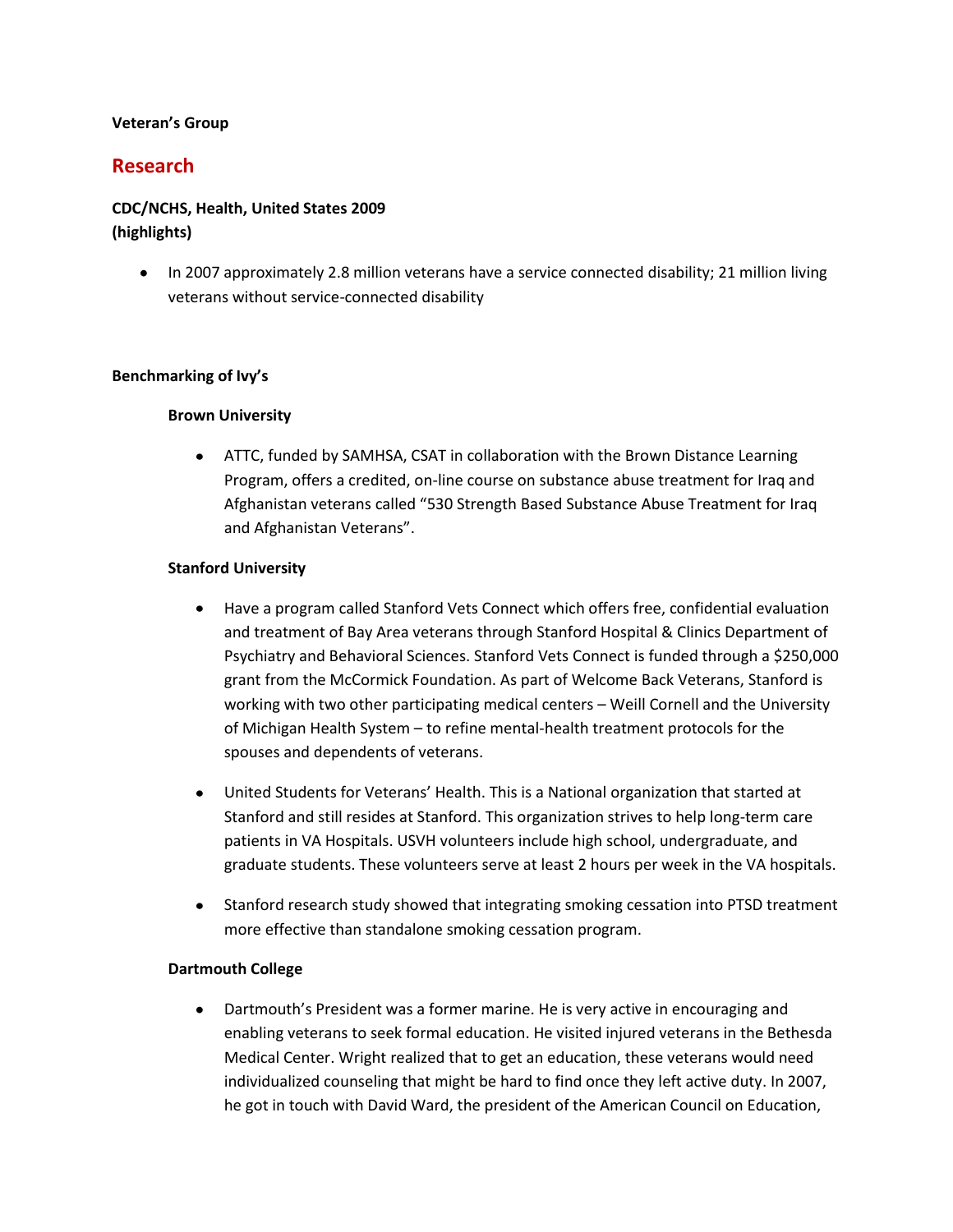who agreed to develop this type of individualized program. Wright helped raise \$300,000 and in 2007 educational counselors started working at Bethesda, Walter Reed and Brooke Army Medical Center in San Antonio, TX. More than 50 veterans asked for appointments with the counselors the first week the program was open.

- Dartmouth is one of 11 research institutions receiving a shared \$6 million in federal funding from NIH and VA from fiscal year 2010 to support research on substance abuse and associated problems among U.S. military personnel, veterans, and their families.
- Dartmouth's Department of Psychiatry provides a wide array of services to veterans in  $\bullet$ Vermont and Northern New Hampshire [http://dms.dartmouth.edu/psych/care/wrj\\_services](http://dms.dartmouth.edu/psych/care/wrj_services)

#### **Yale University**

- Rani Desai is co-director of the Robert Wood Johnson Foundation Clinical Scholars  $\bullet$ program and is the liaison to the Veterans Administration. Dr. Desai serves as Associate Director of the Northeast Program Evaluation Center, the evaluation arm of mental health services for the VA, and is the head of the Women and Trauma Core of Women's Health Research at Yale.
- Robert Rosenheck, department of psychiatry, research interests include Homelessness  $\bullet$ Post Traumatic Stress Disorder Cost-Effectiveness Analysis.
- $\bullet$ Psychiatry department, clinical programs include well-networked programs with the VA such as Post Traumatic Stress Disorder Program, Neuropsychiatry Program, Substance Abuse Treatment Program, and more. <http://medicine.yale.edu/psychiatry/care/vasystem/clinical.aspx>
- Dr. Sandra Resnick, assistant director of psychiatry and associate director of the Northeast Program Evaluation Center of the Veterans Health Administration, has research on consumer-run mental health programs for veterans.

#### **Harvard**

• Preliminary results from a small study funded by the U.S. Defense Department, and led by a Harvard Medical School assistant professor, found that veterans diagnosed with post-traumatic stress disorder showed improvement in their symptoms after 10 weeks of yoga classes, including meditation and breathing, done twice a week, and 15 min. of daily practice at home.